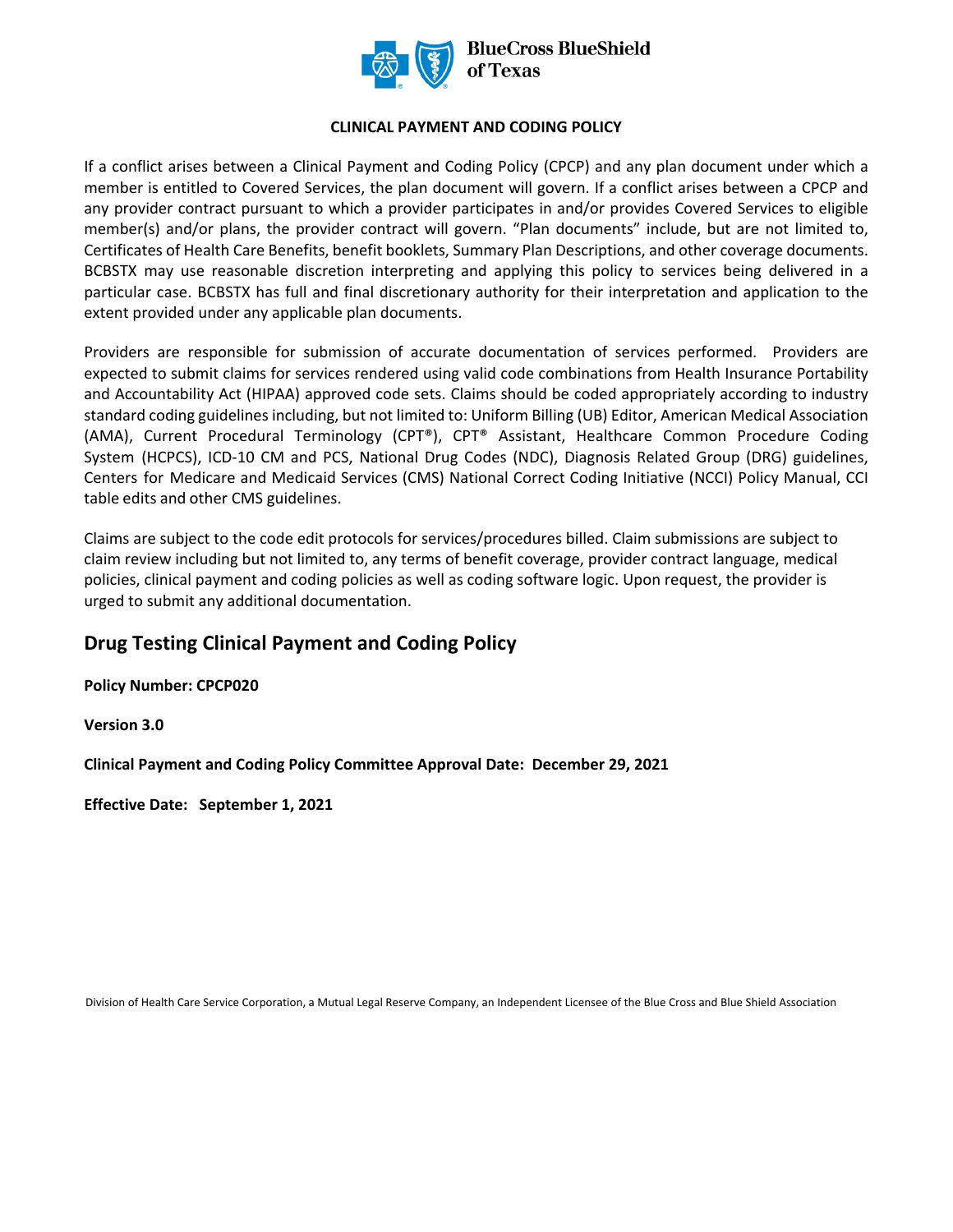

# **Reimbursement Information:**

Reimbursement for presumptive testing will be considered for claim submissions containing CPT codes 80305, 80306 and 80307. Reimbursement for definitive testing will be considered for claims submissions containing HCPCS codes G0480, G0481, G0482, G0483 or G0659. A provider may only bill for services the provider performs (pass-through billing of services performed by a third-party provider is not permitted).

**Reimbursement** under this policy is subject to the following:

- Medical record documentation, including appropriately documented Orders
- Correct CPT/HCPCS coding
- Member Benefit and Eligibility
- Applicable Medical Policy

# **Requirements:**

#### **CLIA Certification requirement**

Any provider (facility or individual practitioner) who performs laboratory testing, including urine drug tests, must possess a valid Clinical Laboratory Improvement Amendments (CLIA) certificate for the type of testing performed.

#### **CPT Codes for Presumptive (Qualitative) Drug Class Screening**

The below CPTs include but are not limited to testing of any number of drug classes, devices or procedures:

| <b>CPT</b> | <b>DEFINITION</b>           | <b>GUIDELINE</b>                                                                                                                                                                                                                                                                              |  |
|------------|-----------------------------|-----------------------------------------------------------------------------------------------------------------------------------------------------------------------------------------------------------------------------------------------------------------------------------------------|--|
| 80305      | DRUG TEST PRSMV DIR OPT OBS | CPT 80305 is appropriate for testing capable of being read by direct<br>optical observation only.<br>Test includes validity testing when performed and may be performed<br>only once per date of service.                                                                                     |  |
| 80306      | DRUG TEST PRSMV INSTRMNT    | CPT 80306 is appropriate when test is read by instrument- assisted<br>direct optical observation.<br>Test includes validity testing when performed and may be performed<br>only once per date of service.                                                                                     |  |
| 80307      | DRUG TEST PRSMV CHEM ANLYZR | CPT 80307 is appropriate when test is performed by instrumented<br>chemistry analyzers (e.g. Immunoassay, enzyme assay, TOF, MALDI,<br>LDTD, DESI, DART, CHPC, GC mass spectrometry).<br>Test includes validity testing when performed and may be performed<br>only once per date of service. |  |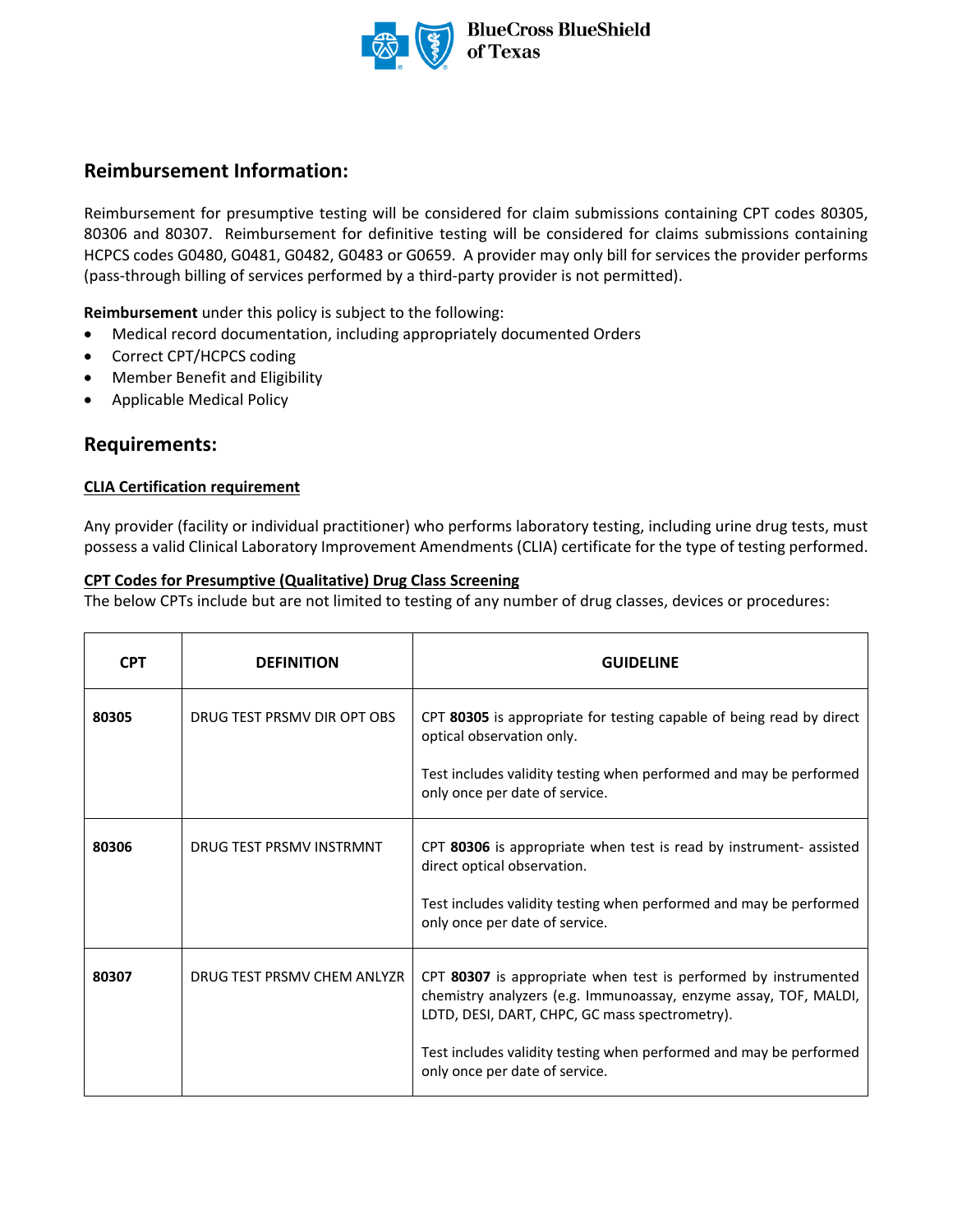

**NOTE:** Qualitative or presumptive drug screening must meet medical policy criteria, established in Medical Policy MED207.154 ("MED207.154"), including appropriate medical record documentation.

Validity testing is included in the base testing code and may not be billed separately. If validity testing is abnormal then subsequent testing of the sample is not reimbursable.

## **Quantitative Definitive Drug Testing**

Quantitative Definitive Drug Testing should be done in accordance with MED207.[1](#page-2-0)54 $^{(1)}$ .

Review of presumptive (qualitative) results by the treating physician should occur before definitive (quantitative) testing is ordered and should be so reflected in the medical documentation. If a definitive test(s) is ordered without presumptive testing the documentation should contain clear patient specific justification.

Urine, blood, exhaled breath, oral fluid, sweat, and hair are matrices used in drug testing. Urine is the preferred matrix, but all matrices have advantages and disadvantages with respect to sensitivity and specificity over different time windows, time to obtain results, different susceptibility to sample tampering and ease of collection. Matrices other than urine may also be medically necessary when urine cannot be collected (e.g., patients on dialysis or with shy bladder) or when a sample collection technique is too invasive. Documentation with justification of matrix other than urine must be included in the medical record.

## **Codes include but are not limited to:**

| <b>HCPCS</b> | <b>DEFINITION</b>                                                                                                                                                                                                                                                                                                                                                                                                                                                                                                                                                                                                                                                                                                                                                              | <b>GUIDELINE</b>                                                                                                                                                                                                    |
|--------------|--------------------------------------------------------------------------------------------------------------------------------------------------------------------------------------------------------------------------------------------------------------------------------------------------------------------------------------------------------------------------------------------------------------------------------------------------------------------------------------------------------------------------------------------------------------------------------------------------------------------------------------------------------------------------------------------------------------------------------------------------------------------------------|---------------------------------------------------------------------------------------------------------------------------------------------------------------------------------------------------------------------|
| G0480        | Drug test(s), definitive, utilizing (1) drug identification methods able to<br>identify individual drugs and distinguish between structural isomers (but<br>not necessarily stereoisomers), including, but not limited to GC/MS (any<br>type, single or tandem) and LC/MS (any type, single or tandem and<br>excluding immunoassays (e.g., IA, EIA, ELISA, EMIT, FPIA) and enzymatic<br>methods (e.g., alcohol dehydrogenase)), (2) stable isotope or other<br>universally recognized internal standards in all samples (e.g., to control<br>for matrix effects, interferences and variations in signal strength), and (3)<br>method or drug-specific calibration and matrix-matched quality control<br>material (e.g., to control for instrument variations and mass spectral | $\bullet$ 1-7 drug class(es)<br>• Only one (1) of the definitive<br>G codes may be billed per<br>date of service<br>• Validity testing is included in<br>the base testing code and<br>may not be billed separately. |

<span id="page-2-0"></span><sup>1</sup>MED207.154 states: "*Quantitative (definitive) testing is not appropriate for every specimen and should not be done routinely. This type of test should be performed in a setting of unexpected results and not on all specimens. The rationale for*  each quantitative test must be supported by the ordering clinician's documentation. The record must show that an *inconsistent positive finding was noted on the qualitative (presumptive) testing or that there was not an available qualitative (presumptive) test to evaluate the presence of semi-synthetic or synthetic opioid in a patient.*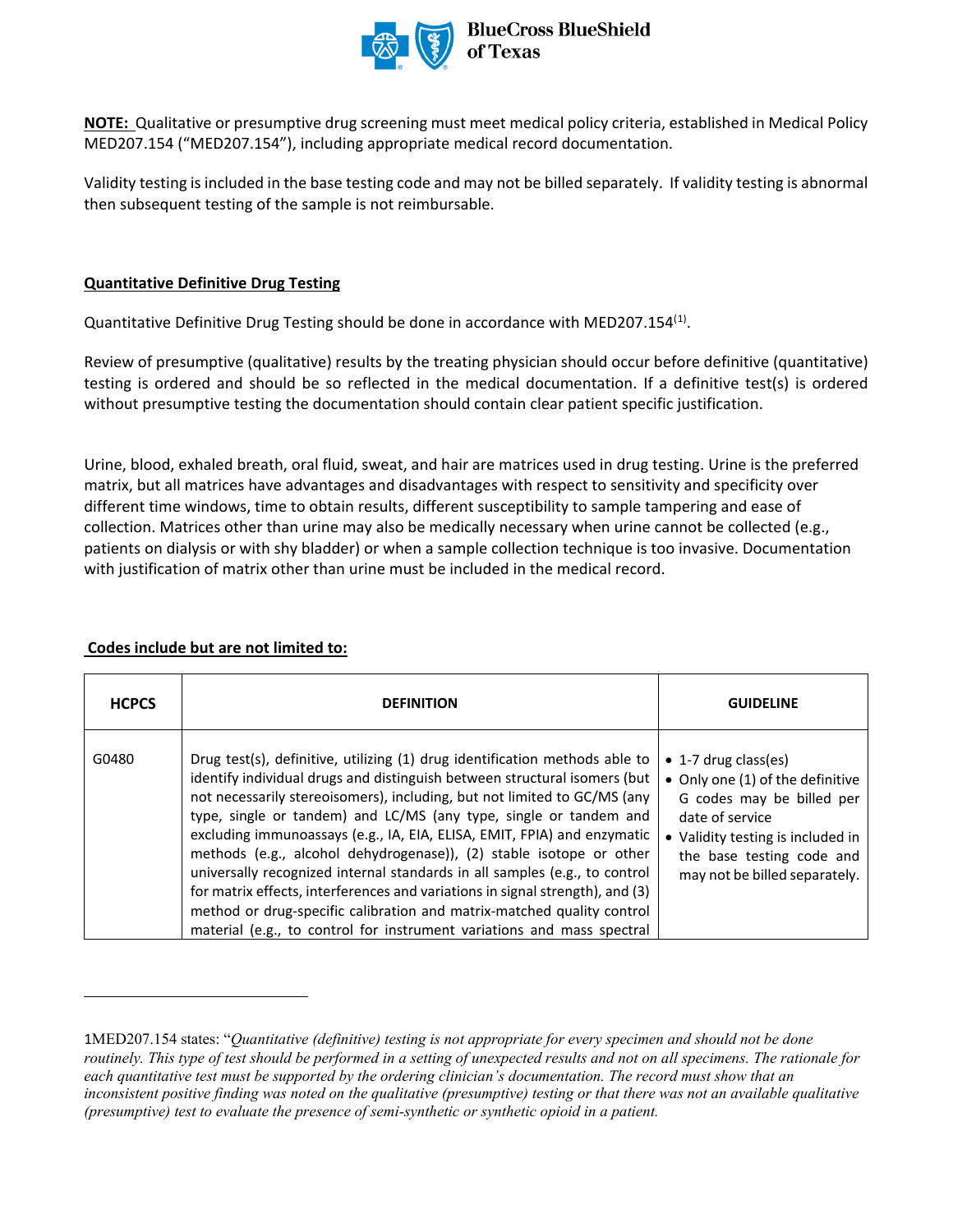

| <b>HCPCS</b> | <b>DEFINITION</b>                                                                                                                                                                                                                                                                                                                                                                                                                                                                                                                                                                                                                                                                                                                                                                                                                                                                                                                                         | <b>GUIDELINE</b>                                                                                                                                                                                                   |
|--------------|-----------------------------------------------------------------------------------------------------------------------------------------------------------------------------------------------------------------------------------------------------------------------------------------------------------------------------------------------------------------------------------------------------------------------------------------------------------------------------------------------------------------------------------------------------------------------------------------------------------------------------------------------------------------------------------------------------------------------------------------------------------------------------------------------------------------------------------------------------------------------------------------------------------------------------------------------------------|--------------------------------------------------------------------------------------------------------------------------------------------------------------------------------------------------------------------|
|              | drift); qualitative or quantitative, all sources, includes specimen validity<br>testing, per day; 1-7 drug class(es), including metabolite(s) if performed                                                                                                                                                                                                                                                                                                                                                                                                                                                                                                                                                                                                                                                                                                                                                                                                |                                                                                                                                                                                                                    |
| G0481        | Drug test(s), definitive, utilizing (1) drug identification methods able to<br>identify individual drugs and distinguish between structural isomers (but<br>not necessarily stereoisomers), including, but not limited to GC/MS (any<br>type, single or tandem) and LC/MS (any type, single or tandem and<br>excluding immunoassays (e.g., IA, EIA, ELISA, EMIT, FPIA) and enzymatic<br>methods (e.g., alcohol dehydrogenase)), (2) stable isotope or other<br>universally recognized internal standards in all samples (e.g., to control<br>for matrix effects, interferences and variations in signal strength), and (3)<br>method or drug-specific calibration and matrix-matched quality control<br>material (e.g., to control for instrument variations and mass spectral<br>drift); qualitative or quantitative, all sources, includes specimen validity<br>testing, per day; 8-14 drug class(es), including metabolite(s) if performed             | • 8-14 drug class(es)<br>• Only one (1) of the definitive<br>G codes may be billed per<br>date of service<br>• Validity testing is included in<br>the base testing code and<br>may not be billed separately.       |
| G0482        | Drug test(s), definitive, utilizing (1) drug identification methods able to<br>identify individual drugs and distinguish between structural isomers (but<br>not necessarily stereoisomers), including, but not limited to GC/MS (any<br>type, single or tandem) and LC/MS (any type, single or tandem and<br>excluding immunoassays (e.g., IA, EIA, ELISA, EMIT, FPIA) and enzymatic<br>methods (e.g., alcohol dehydrogenase)), (2) stable isotope or other<br>universally recognized internal standards in all samples (e.g., to control<br>for matrix effects, interferences and variations in signal strength), and (3)<br>method or drug-specific calibration and matrix-matched quality control<br>material (e.g., to control for instrument variations and mass spectral<br>drift); qualitative or quantitative, all sources, includes specimen validity<br>testing, per day; 15-21 drug class(es), including metabolite(s) if<br>performed         | • 15-21 drug class(es)<br>• Only one (1) of the definitive<br>G codes may be billed per<br>date of service<br>• Validity testing is included in<br>the base testing code and<br>may not be billed separately.      |
| G0483        | Drug test(s), definitive, utilizing (1) drug identification methods<br>able to identify individual drugs and distinguish between structural<br>isomers (but not necessarily stereoisomers), including, but not<br>limited to GC/MS (any type, single or tandem) and LC/MS (any<br>type, single or tandem and excluding immunoassays (e.g., IA, EIA,<br>ELISA, EMIT, FPIA) and enzymatic methods (e.g., alcohol<br>dehydrogenase)), (2) stable isotope or other universally recognized<br>internal standards in all samples (e.g., to control for matrix effects,<br>interferences and variations in signal strength), and (3) method or<br>drug-specific calibration and matrix-matched quality control<br>material (e.g., to control for instrument variations and mass<br>spectral drift); qualitative or quantitative, all sources, includes<br>specimen validity testing, per day; 22 or more drug class(es),<br>including metabolite(s) if performed | • 22 or more drug class(es)<br>• Only one (1) of the definitive<br>G codes may be billed per<br>date of service<br>• Validity testing is included in<br>the base testing code and<br>may not be billed separately. |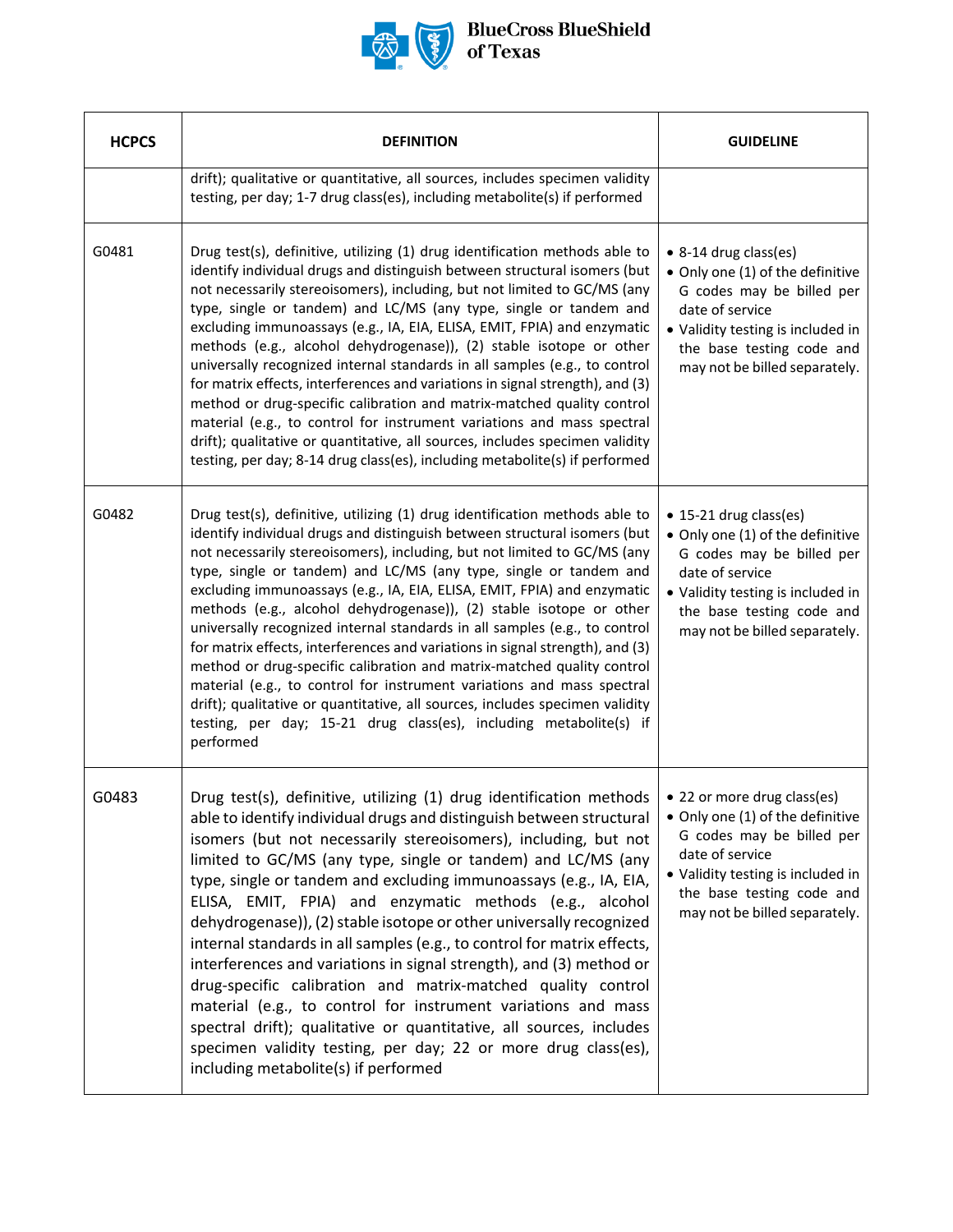

| <b>HCPCS</b> | <b>DEFINITION</b>                                                                                                                                                                                                                                                                                                                                                                                                                                                                                                                                                                                                                                                                                                                                                                                                    | <b>GUIDELINE</b>                                                                                                                                                                                                                    |
|--------------|----------------------------------------------------------------------------------------------------------------------------------------------------------------------------------------------------------------------------------------------------------------------------------------------------------------------------------------------------------------------------------------------------------------------------------------------------------------------------------------------------------------------------------------------------------------------------------------------------------------------------------------------------------------------------------------------------------------------------------------------------------------------------------------------------------------------|-------------------------------------------------------------------------------------------------------------------------------------------------------------------------------------------------------------------------------------|
| G0659        | Drug test(s), definitive, utilizing drug identification methods able<br>to identify individual drugs and distinguish between structural<br>isomers (but not necessarily stereoisomers), including but not<br>limited to GC/MS (any type, single or tandem) and LC/MS (any<br>type, single or tandem), excluding immunoassays (e.g., IA, EIA,<br>ELISA, EMIT, FPIA) and enzymatic methods (e.g., alcohol<br>dehydrogenase), performed without method or drug-specific<br>calibration, without matrix-matched quality control material, or<br>without use of stable isotope or other universally recognized<br>internal standard(s) for each drug, drug metabolite or drug class<br>per specimen; qualitative or quantitative, all sources, includes<br>specimen validity testing, per day, any number of drug classes | • Drug test definitive simple<br>all classes<br>• Only one (1) of the definitive<br>G codes may be billed per<br>date of service<br>• Validity testing is included in<br>the base testing code and<br>may not be billed separately. |

#### **Documentation Requirements**

The clinician's documentation must be patient specific and accurately reflect the need for each test ordered. Each drug or drug class being tested for must be indicated by the ordering clinician in a written order and documented in the patient's medical record.[2](#page-4-0) 

#### **Laboratories that submit urine drug testing claims should possess, at a minimum, the following:**

- A signed, valid requisition form from the ordering provider that specifies the tests being ordered, and
- Complete results of the tests performed.

#### **The requisition form should include the following:**

- A list of the specific drugs or drug classes being tested. Reference to a standard order or a "custom panel" is not acceptable; "Reflex" (or automatic) testing is not acceptable
- The identity of the patient;
- The identity of the ordering provider, including full name, credentials, and NPI number;
- A legible signature from the ordering physician (not a stamp or photocopy, and it is not acceptable to state that the physician's signature is on file);
- The facility and location where the sample was collected (e.g., office, home, hospital, residential treatment center);
- The type of sample (i.e., urine);
- The date and time the sample was collected;
- The identity of the individual who collected the sample; and
- The date and time the sample was received in the laboratory.

<span id="page-4-0"></span><sup>2</sup> Med207.154: Drugs or drug classes for which screening is performed should only reflect those likely to be present, based on the patient's medical history or current clinical presentation and without duplication. Each drug or drug class being tested for must be indicated, by the referring clinician, in a written order and so reflected in the patient's medical record. Additionally, the clinician's documentation must be patient specific and accurately reflect the need for each test.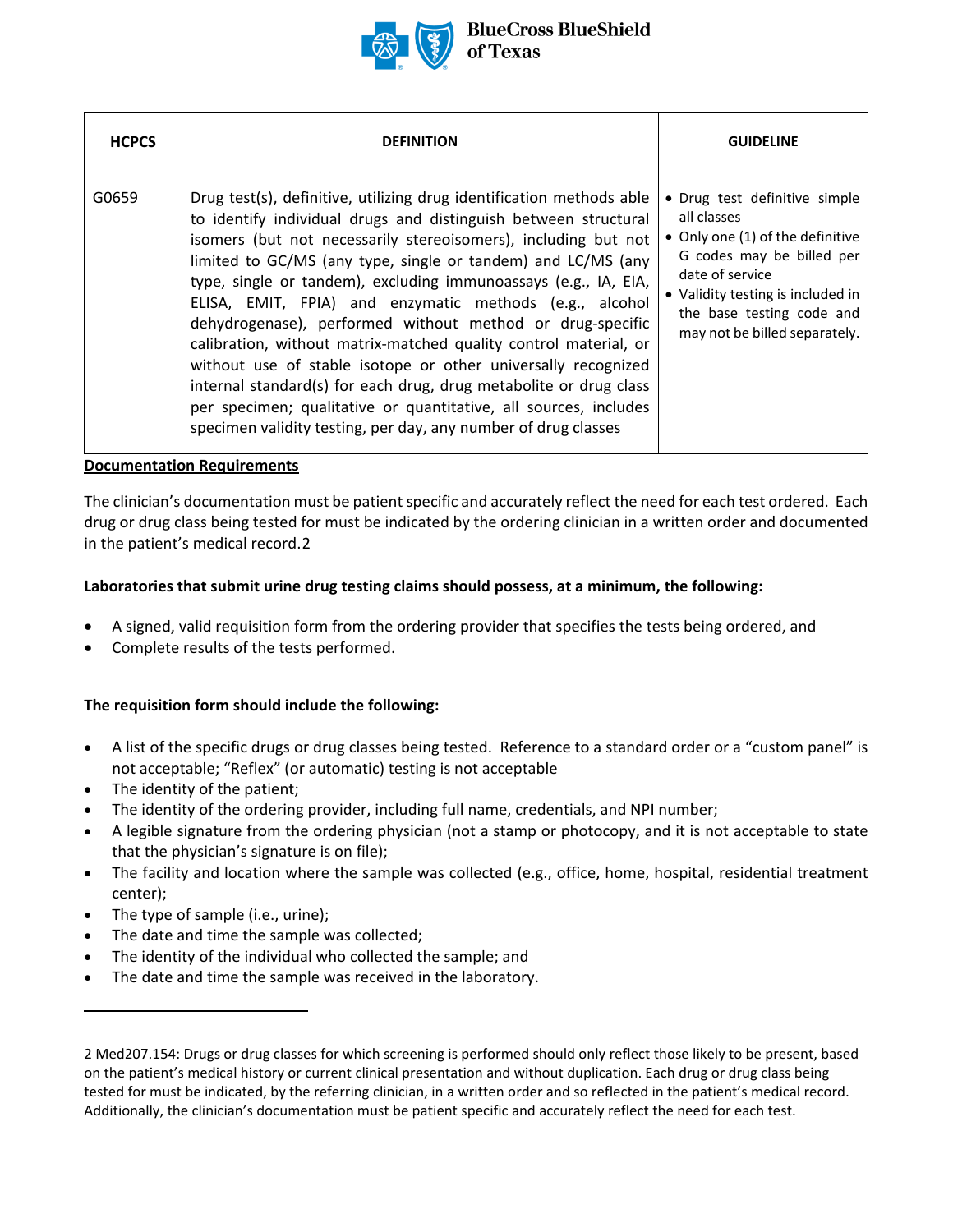

## **Lab results should contain the following:**

- The complete identification of the entity performing the testing (including name, address, and CLIA number);
- The patient's name and date of birth;
- The ordering provider's name and NPI number;
- Facility name, if applicable;
- The date the sample was collected;
- The date the sample was received in the laboratory;
- The date the test results were reported; and
- Complete test results, including validity testing if performed.

The plan does not require billing laboratories to obtain and submit medical records from ordering providers. Nevertheless, urine drug testing claims will be denied if there is insufficient documentation. The provider that submits the claim is responsible for providing, upon request, sufficient documentation to support all services submitted on the claim form. Complying with a request for laboratory orders and documentation as described above does not guarantee reimbursement.

Independent laboratory claims should be submitted to the Blue Cross and Blue Shield plan in the state where the referring/ordering provider is located, regardless of where the testing laboratory is located.

## **Orders**

Orders for diagnostic tests, including laboratory tests, must be patient specific and include the rationale/need for the test requested. Panel testing is restricted to panels published in the current CPT manual. Orders must be signed and dated by the ordering health care professional. "Custom" panels are not specific to a particular patient and are not reimbursable Further, the following are not reimbursable: **Routine screenings**, including quantitative (definitive) panels, performed as part of a clinician's protocol for treatment, without documented individual patient assessment;

**Standing orders**, which are routine orders given to a population of patients and may result in testing that is not individualized, not used in the management of the patient's specific medical condition and **Validity testing**, which is an internal process to affirm that the reported results are accurate and valid. Claims that are accompanied by medical records that do not meet documentation requirements will not be reimbursed.

# **References:**

Medical Policy MED207.154, Drug Testing in Pain Management and Substance Use Disorder Monitoring

CPT copyright 2019 American Medical Association (AMA). All rights reserved. CPT is a registered trademark of the AMA.

American Medical Association, 2020 HCPCS Level II, Professional Edition

[https://www.cms.gov/Outreach-and-Education/Medicare-Learning-Network-MLN/MLNProducts/MLN-](https://www.cms.gov/Outreach-and-Education/Medicare-Learning-Network-MLN/MLNProducts/MLN-Publications-Items/ICN909221.html)[Publications-Items/ICN909221.html](https://www.cms.gov/Outreach-and-Education/Medicare-Learning-Network-MLN/MLNProducts/MLN-Publications-Items/ICN909221.html)